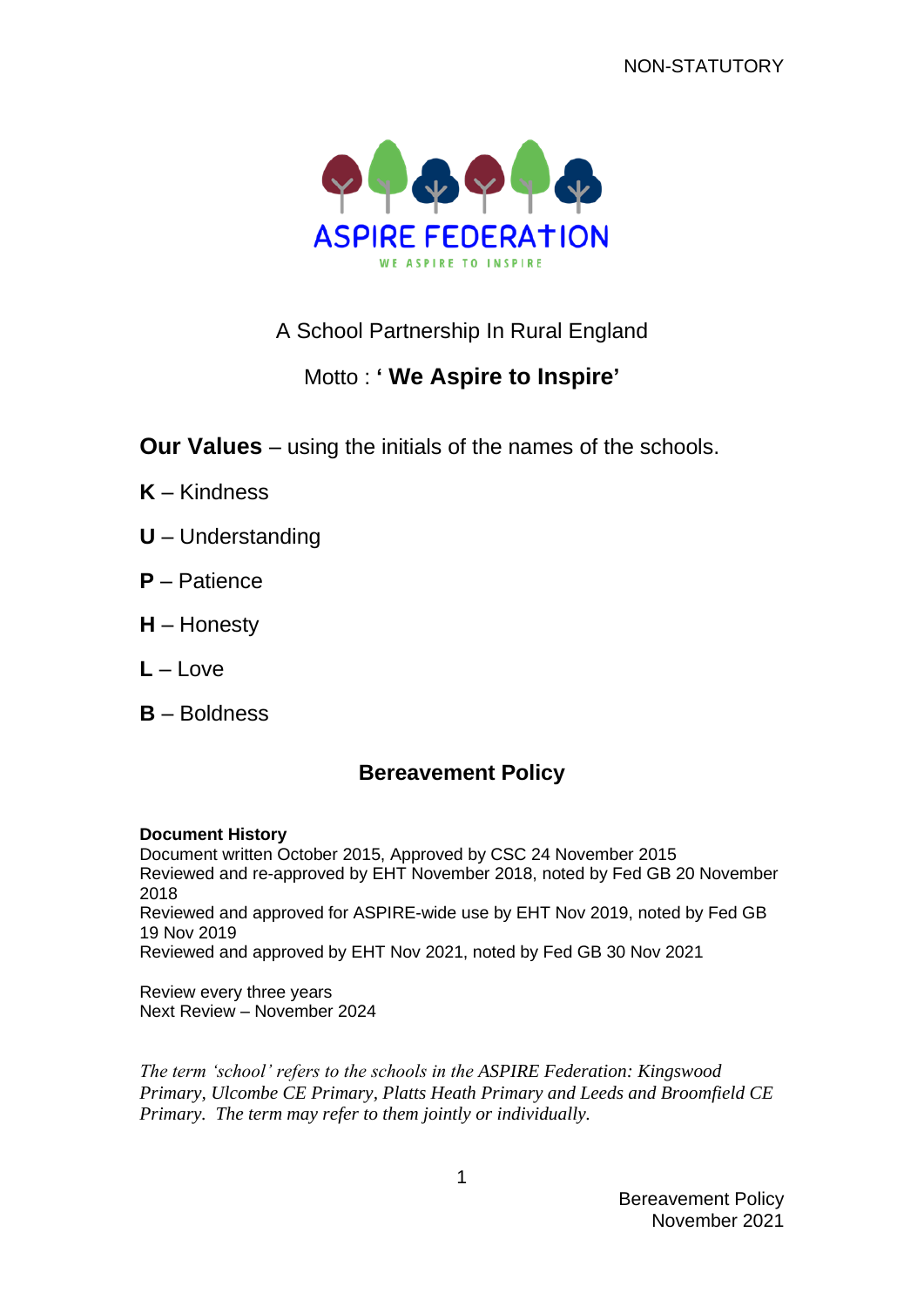## **Rationale**

This policy reflects the values and philosophy of ASPIRE Federation staff aim to understand children's needs and be sensitive to these. When home circumstances are changed because of a death in the family or in a child's close community, our school aims to be a place that both child and family can rely on, and gain some much needed support. If the death is of a child or member of staff, the whole school community will work together, with outside agencies as appropriate, to support each other.

Every 22 minutes in the UK a parent of dependent children dies, leaving about 41,000 bereaved children each year. Many more are bereaved of a grandparent, sibling, friend or other significant person, and, sadly, around 12,000 children die in the UK each year. Within our school community there will almost always be some recently bereaved children who are struggling with their own situation – or sometimes the entire school community is impacted by the death of a member of staff or a pupil. We would hope to not encounter such circumstances, but the statistical inevitability of such an occurrence implies the necessity of having a Bereavement Policy in place in order that we might be proactive, rather than reactive, when responding to these sensitive situations.

Empathic understanding in the familiar and secure surroundings of school may be all the bereavement support some children – or staff – require, though referral to more specialist support should be a consideration where the impact of grief is more complex. Additional information and resources can be accessed at [www.childbereavement.org.uk](http://www.childbereavement.org.uk/)

This policy document, having been presented to and agreed by the whole staff and the Federation Governing Body, is placed in every teaching area. All members of the teaching staff and all support staff are given time to read and discuss it. A copy of the document is kept in the school office and is placed on the school web site. When appropriate visiting staff and parents are given copies of this document and offered the opportunity to discuss its contents.

# **Objective**

The core intentions of the policy are:

- To support pupils and/or staff before (where applicable), during, and after bereavement.
- To enhance effective communication and clarify the pathway of support between school, family and community.
- To identify key staff within school and LEA, and clarify the pathway of support.

The Children Act 1989 aimed to ensure that the welfare of the child was paramount, working in partnership with parents to protect the child from harm ( http://www.careandthelaw.org.uk/eng/b\_section2 ). All intentions of this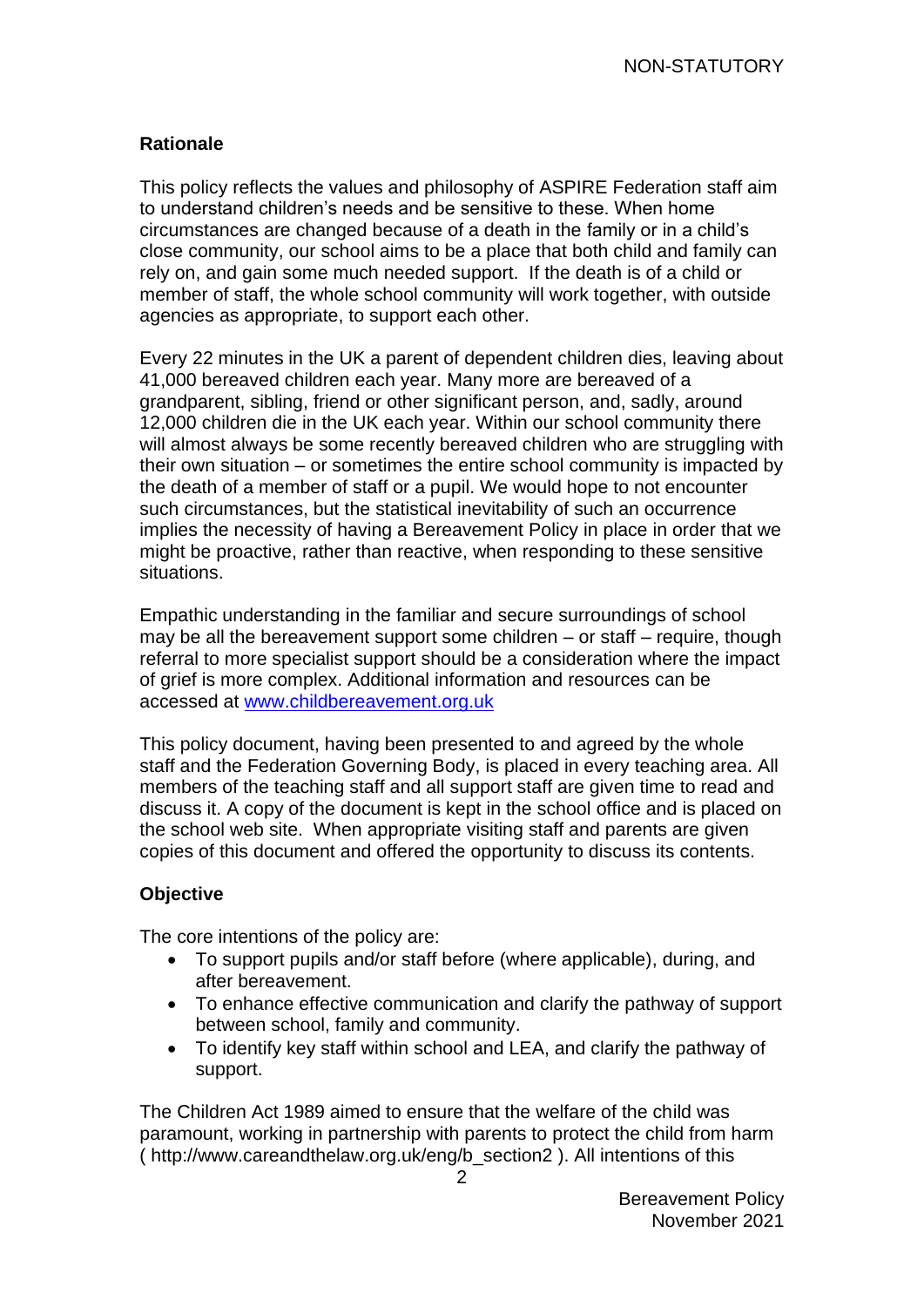policy endorse that aim as we endeavour to counter any adverse effects of bereavement and maintain pupils' emotional well-being.

The role of the Federation Governing Body is to:

• To approve policy and ensure its implementation, to be reviewed in three years.

The role of the head teacher

- To monitor progress and liaise with external agencies.
- To respond to media enquiries.
- To be first point of contact for family/child concerned.
- To keep the governing body fully informed.
- To advise and support staff.
- Consult on referral pathways and identification of complex grief.
- To designated staff to have bereavement support training and cascade learning to other staff.

#### **Procedures**

- 1. Contact with the deceased's family should be established by the Headteacher and their wishes respected in communicating with others. Factual information is essential to avoid rumour and confusion, whilst being sensitive to cultural and religious considerations.
- 2. Staff should be informed before pupils and be prepared (through prior training) to share information in age-appropriate ways, as agreed for each individual circumstance.
- 3. Pupils who are affected should be informed, preferably in small groups, by someone known to them.
- 4. A letter to all school families affected should be composed at the earliest opportunity and a decision made as to whom, and how, it should be distributed.
- 5. The school should be aware that the school timetable may need a degree of flexibility to accommodate the needs and wellbeing of children affected by the situation. However, minimal disruption to the timetable also offers a sense of security and familiarity.
- 6. Staff affected by the death will be offered ongoing support as appropriate.
- 7. In consultation with the bereaved family, arrangements for funeral attendance may be clarified, with the consideration of full or partial school closure in some circumstances.
- 8. Where necessary a press statement should be prepared by the Head **Teacher**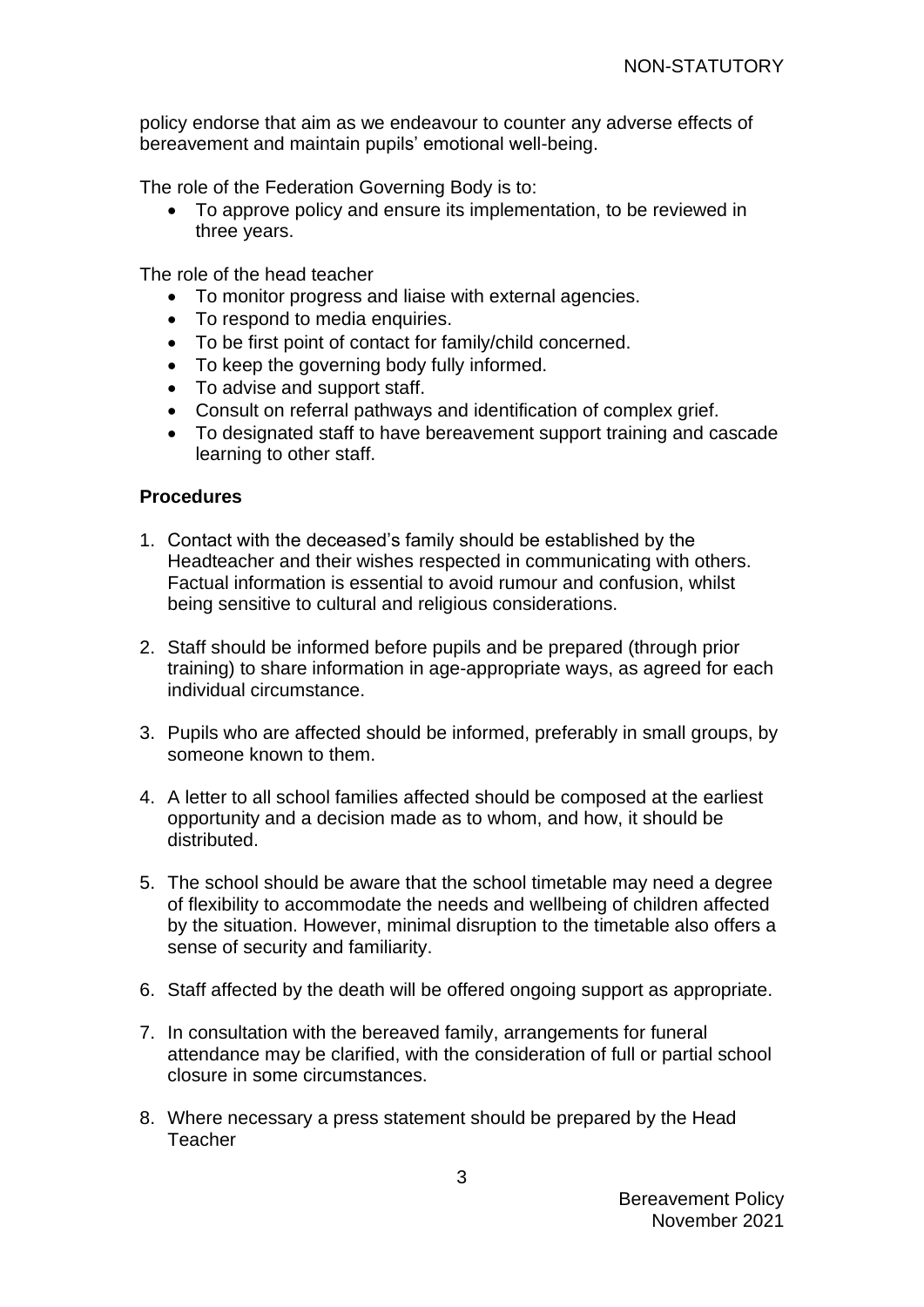9. School should be aware that the impact of bereavement follows a child throughout their school life so information should be recorded and shared with relevant people, particularly at transition points.

### **Supporting the Bereaved Child**

- The designated lead for bereavement will be made known to the family
- The bereaved family will be informed at the earliest possible time if the school is planning to cover any special events which could be considered sensitive e.g. Father's Day, Mother's Day etc.
- The school, in consultation with the family, may choose to provide a buddy to support the child. This may or may not be another child who has had suffered a bereavement as appropriate.
- When alerted by the family of sensitive important dates, the school will be supportive and extra vigilant around the well-being of the child
- The school may consider adjustments to the school routine and the curriculum, for example choice of literature or family trees etc, to support the child if needed, the school will be sensitive to the needs and wishes of the child when teaching material that may affect the emotional wellbeing of the child.
- The school will be sensitive to special objects the child may feel the need to share or carry with them.
- In line with the school behaviour policy the school will address any bullying or taunting related to the bereavement immediately.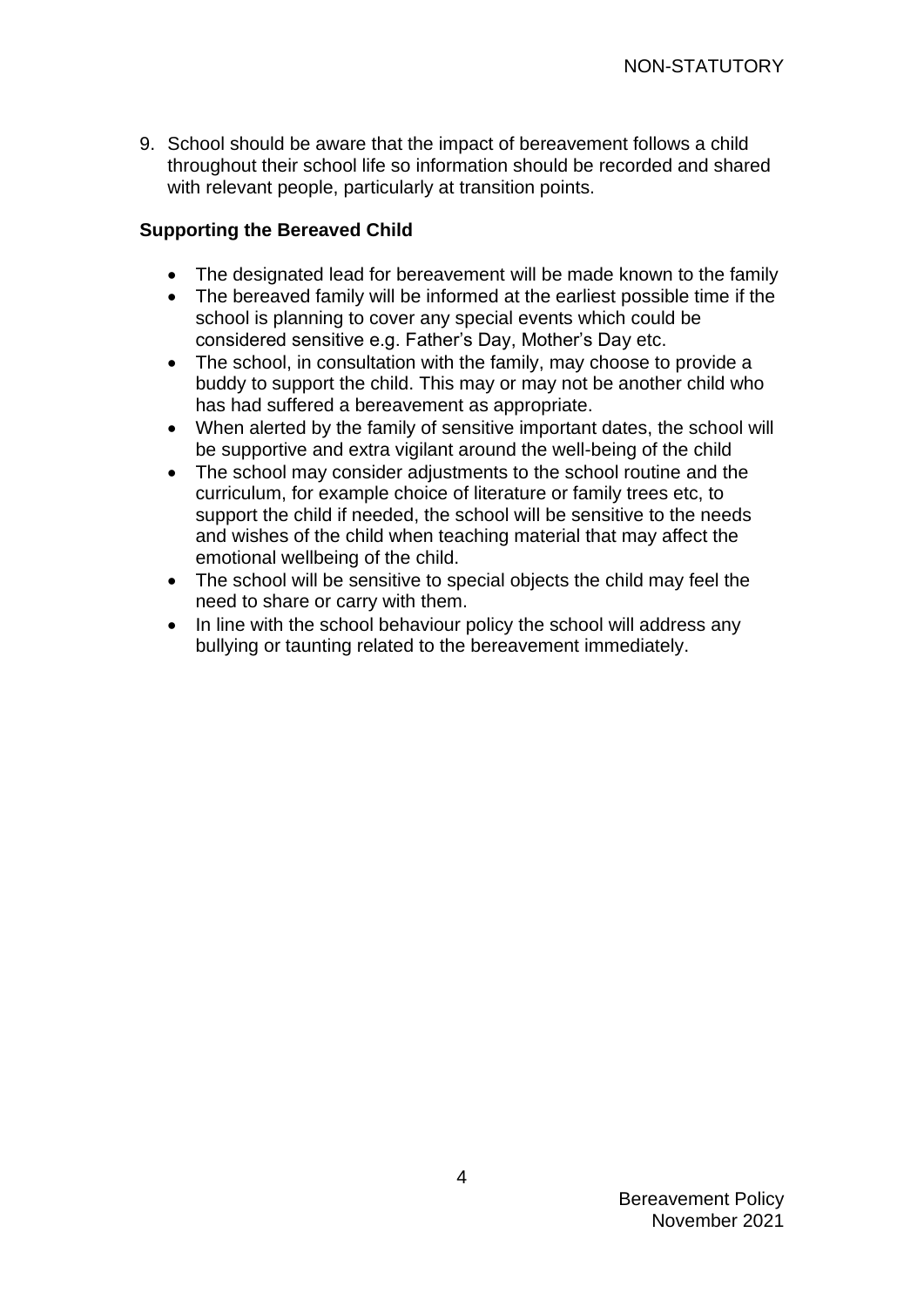## **Appendix 1 Suggested Templates for Letter to Parents**

Before sending a letter home to parents about the death of a pupil, permission must be gained from the child's parents. The contents of the letter and the distribution list must be agreed by the parents and school

Sample Letter on Death of a Pupil

Dear Parents

I have the sad task of informing the children of the death of ---, a pupil in -- died from cancer. As you may be aware, many children who have cancer get better but sadly had been ill for a long time and died peacefully at home yesterday. He/She was a very popular member of the class and will be missed by everyone who knew him/her. When someone dies it is normal for their friends and family to experience lots of different feelings like sadness, anger and confusion. The children have been told that their teachers are willing to try to answer their questions at school but if there is anything more that you or your child needs to know, please do not hesitate to ring the school office and we would be more than happy to help you.

We will be arranging a memorial service in the school in the next few months as a means of celebrating life.

Yours faithfully

Headteacher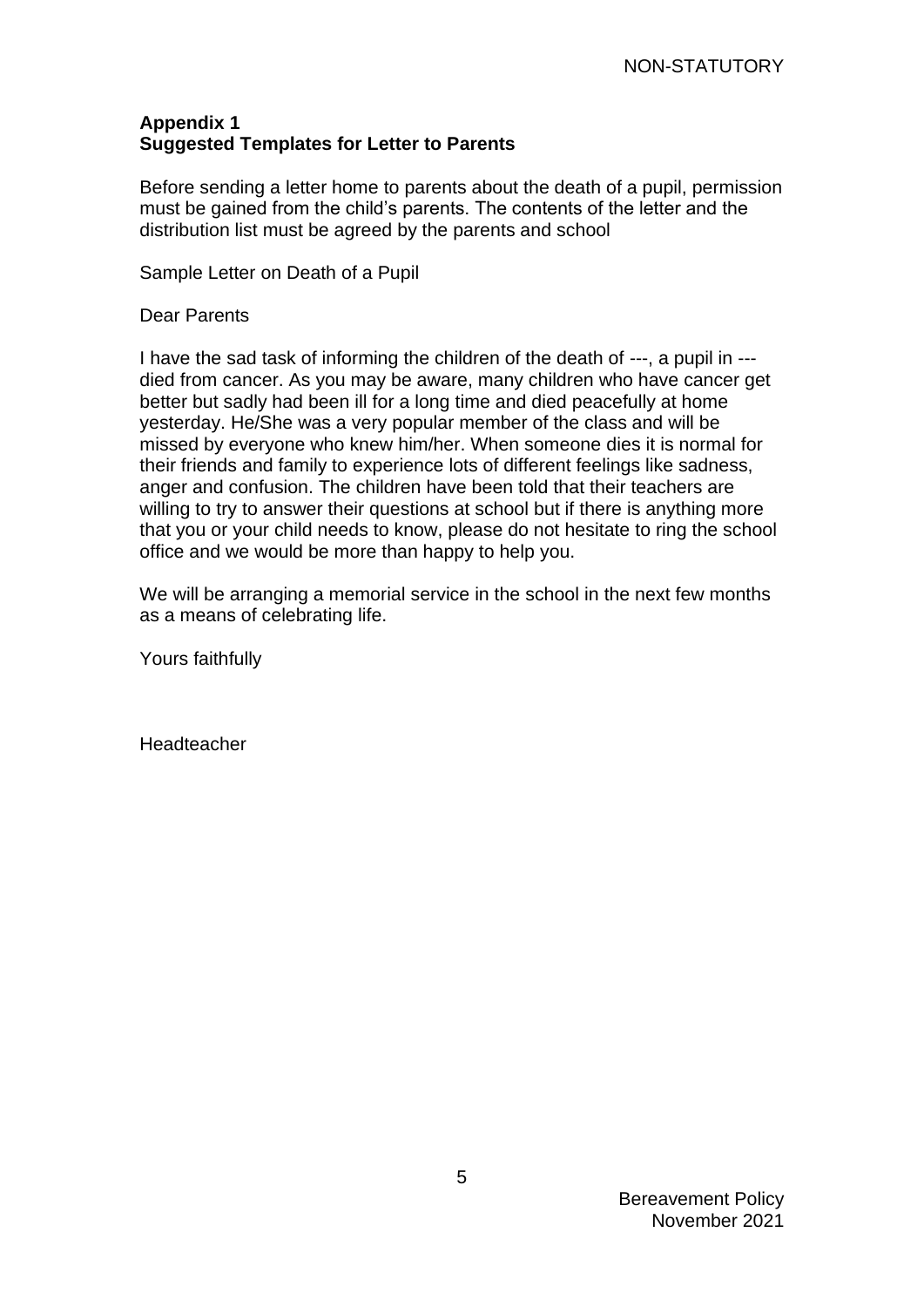### **Appendix 2 Sample Letter to Bereaved Parents**

#### Dear

We are so very sorry to hear of Toby's death. There are no words to express the sadness of losing a child and we can only begin to imagine the anguish you must be going through. Clearly, as a school community, we will miss him very much and we are doing our best to offer comfort and support to his friends and classmates. He was a much loved member of our school family. If we can do anything to help as you plan Toby's funeral service or other memorial opportunities, please let us know. In time, we will also ensure that Toby's belongings in school be returned to you, including photographs we may have on the school system.

Be assured that you are in our thoughts at this very sad time and do not hesitate to contact us if we can be of support in any way.

With sympathy

**Headteacher**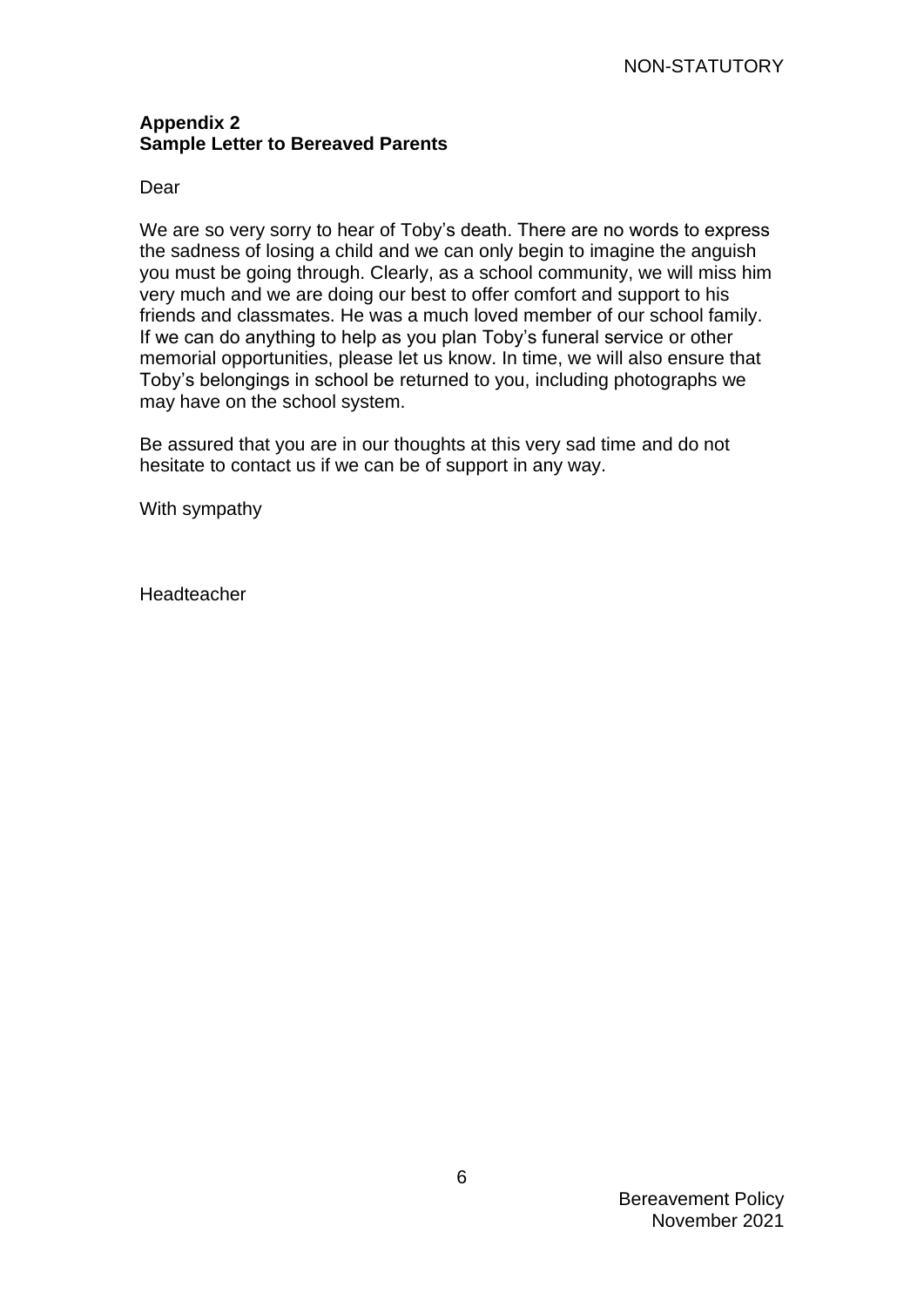### **Appendix 3 Sample Letter on Death of a Staff Member**

#### Dear Parents

I am sorry to have to tell you that a much-loved member of our staff [name] has died. The children were told today and many will have been quite distressed at the news. No-one wants to see children sad, but we are very aware that factual information and emotional support are the best means of helping children deal with bereavement. I am sure there will be many parents who are also saddened by the news. Children respond in different ways so may dip in and out of sadness, and questions, whilst alternately playing or participating in their usual activities. This is normal and healthy. You may find your child has questions to ask which we will answer in an age appropriate way in school, but if you feel you would like more support and advice yourself, please do not hesitate to contact the school office. You may also find some very useful advice and resources online at [www.childbereavement.org.uk](http://www.childbereavement.org.uk/)

We will share details of the funeral as soon as they are known. Children who wish to attend will be welcome to do so, though it will not be compulsory. It is likely that school will be closed on the morning or afternoon of the funeral as staff will, of course, wish to pay their respects to a very popular colleague.

I am sorry to be the bearer of sad news, but I appreciate an occurrence like this impacts the whole school community. I am so grateful for the thriving partnership we have with parents and trust that we, together, will be able to guide and support the children through what may be, for many, a very new experience in their lives.

Yours faithfully

**Headteacher**